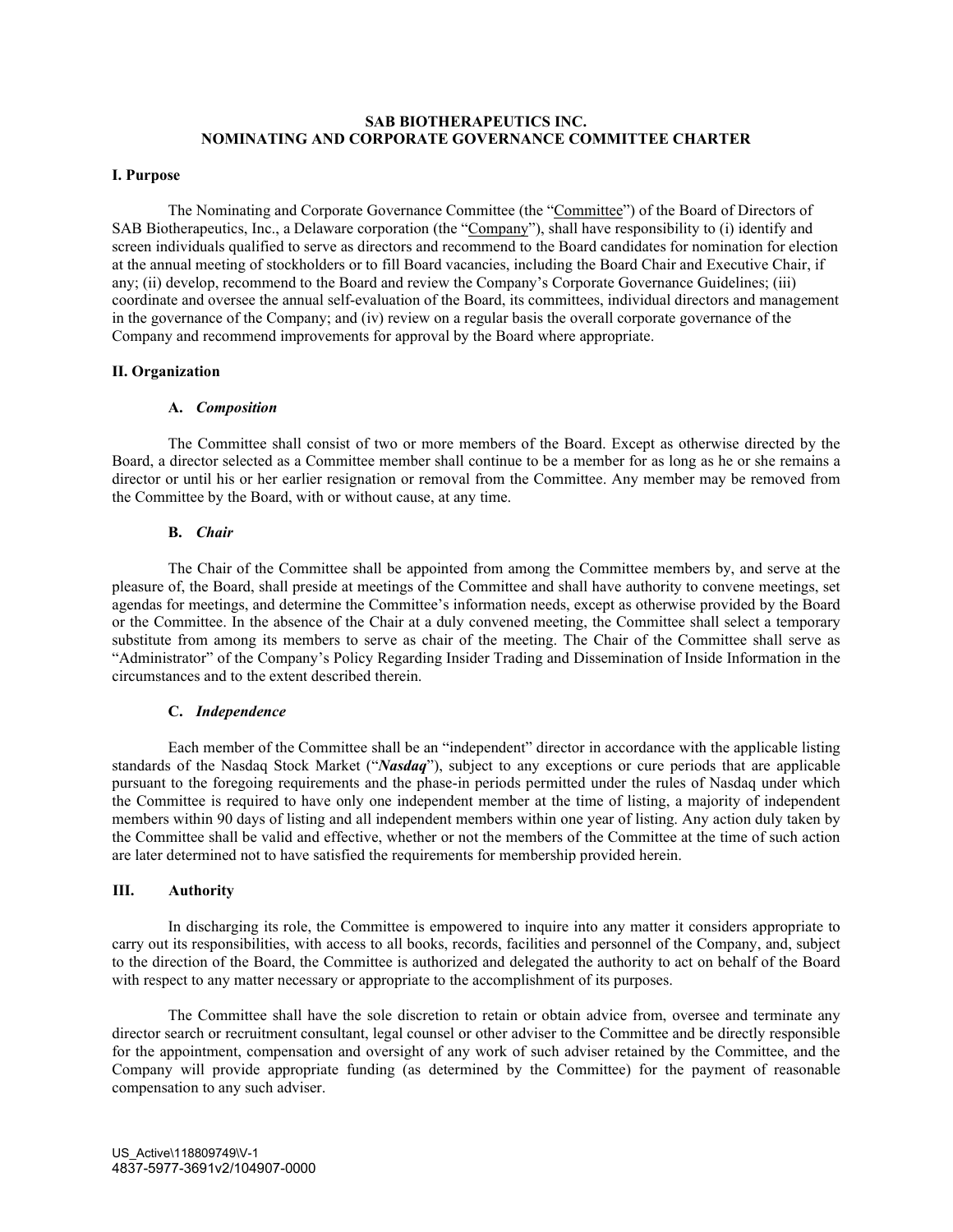## **IV. Committee meetings**

The Committee shall meet as often as necessary to carry out its responsibilities, which, following the Company's initial business combination, shall be at least annually.

The Committee shall establish its own schedule of meetings. The Committee may also act by unanimous written consent of its members.

Notice of meetings shall be given to all Committee members or may be waived, in the same manner as required for meetings of the Board. Meetings of the Committee may be held by means of conference telephone or other communications equipment by means of which all persons participating in the meeting can hear and speak with each other. A majority of the members of the Committee shall constitute a quorum for a meeting and the affirmative vote of a majority of members present at a meeting at which a quorum is present shall constitute the action of the Committee. The Committee shall otherwise establish its own rules of procedure.

## **V. Delegation**

The Committee, by resolution approved by a majority of the Committee, may form and delegate any of its responsibilities to a subcommittee so long as such subcommittee is solely comprised of one or more members of the Committee and such delegation is not otherwise inconsistent with law and applicable rules and regulations of the U.S. Securities and Exchange Commission and Nasdaq.

### **VI. Key responsibilities**

The following responsibilities are set forth as a guide for fulfilling the Committee's purposes in such manner as the Committee determines is appropriate:

- (a) recommend to the Board for approval, review the effectiveness of, recommend modifications as appropriate to, and review Company disclosures concerning: (a) the Company's policies and procedures for identifying and screening Board nominee candidates (including the Board Chair and any Executive Chair); (b) the process and criteria (including experience, qualifications, attributes, diversity or skills in light of the Company's business and structure) used to evaluate Board membership (including the Board Chair and any Executive Chair) and director independence; and (c) any policies with regard to diversity on the Board;
- (b) identify and screen director candidates (including the Board Chair, any Executive Chair, incumbent directors for potential renomination and candidates recommended by stockholders in accordance with the Company's policies as set forth in its proxy statement) consistent with criteria approved by the Board, and recommend to the Board candidates for: (a) nomination for election or re-election by the stockholders; and (b) any Board vacancies that are to be filled by the Board subject to any rights regarding the selection of directors by holders of preferred stock and any other contractual or other commitments of the Company;
- (c) oversee the Company's policies and procedures with respect to the consideration of director candidates recommended by stockholders, including the submission of any proxy access nominees by stockholders;
- (d) review Company disclosures concerning the specific experience, qualifications, attributes or skills that led to the conclusion that each director and nominee should serve as a director in light of the Company's business and structure;
- (e) review annually the relationships between directors, the Company and members of management and recommend to the Board whether each director qualifies as "independent" under the Board's definition of "independence" and the applicable rules of the Nasdaq and the Company's Corporate Governance Guidelines;
- (f) assess the appropriateness of a director continuing to serve on the Board upon a substantial change in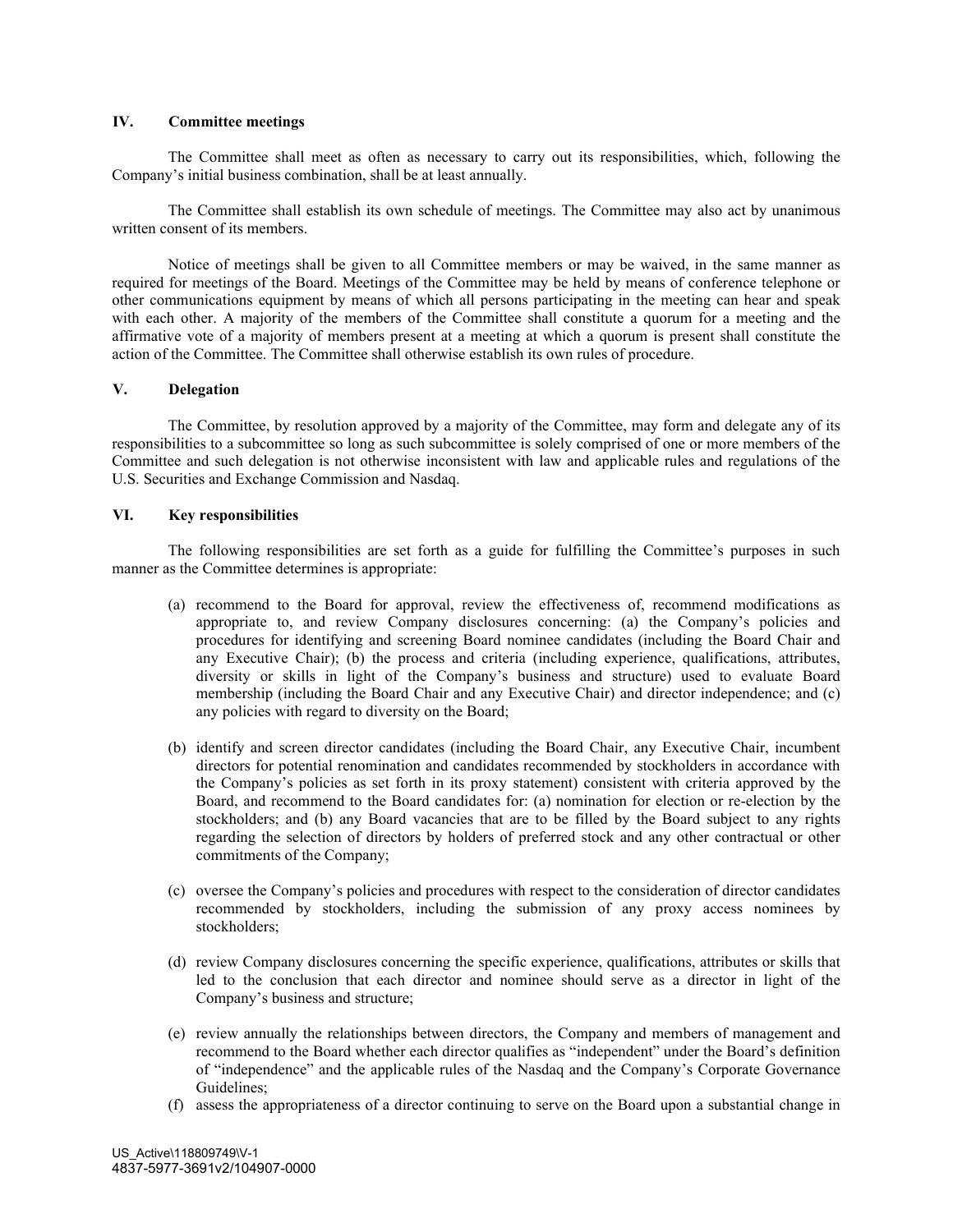the director's principal occupation or business association from the position such director held when originally invited to join the Board, and recommend to the Board any action to be taken with respect thereto;

- (g) assess annually whether the composition of the Board as a whole reflects the appropriate balance of independence, sound judgment, business specialization, technical skills, diversity and other desired qualities, and recommend any appropriate changes to the Board;
- (h) (i) review the Board's leadership structure in light of the specific characteristics or circumstances of the Company and recommend any changes to the Board for approval; (ii) discuss in coordination with the Audit Committee the effect on the Board's leadership structure of the Board's role in the risk oversight of the Company; and (iii) review and approve Company disclosures relating to Board leadership;
- (i) review periodically the committee structure of the Board and recommend to the Board the appointment of directors to Board committees and assignment of committee chairs;
- (j) review periodically the size of the Board and recommend to the Board any appropriate changes;
- (k) coordinate with management to develop an appropriate director orientation program and identify continuing education opportunities;
- (l) coordinate and oversee the annual self-evaluation of the role and performance of the Board, the Board Chair, its committees, individual directors and management in the governance of the Company;
- (m) develop and recommend to the Board, review the effectiveness of, and recommend modifications as appropriate to, the Corporate Governance Guidelines and other governance policies of the Company;
- (n) review and address conflicts of interest of directors and executive officers, and the manner in which any such conflicts are to be monitored;
- (o) review on a periodic basis, and as necessary when specific issues arise, relations with the Company's stockholders and advise the Board on effective and appropriate stockholder communications;
- (p) review emerging corporate governance issues and practices, including proxy advisory firm policies and recommendations;
- (q) conduct an annual self-evaluation of the performance of the Committee, including its effectiveness and compliance with this charter, and recommend to the Board such amendments of this charter as the Committee deems appropriate;
- (r) report regularly to the Board on Committee findings, recommendations and any other matters the Committee deems appropriate or the Board requests, and maintain minutes or other records of Committee meetings and activities;
- (s) review all determinations and interpretations under the Company's Policy Regarding Insider Trading and Dissemination of Inside Information;
- (t) periodically review and recommend changes to the Company's Certificate of Incorporation and Bylaws (each as amended and in effect from time to time);
- (u) ensure that charters are prepared for each of the committees of the Board by the respective committees, that such charters comply with applicable laws, rules, regulations and listing standards, and that such charters are approved by the Board;
- (v) develop and recommend to the Board any Codes of Business Conduct and Ethics (or similar